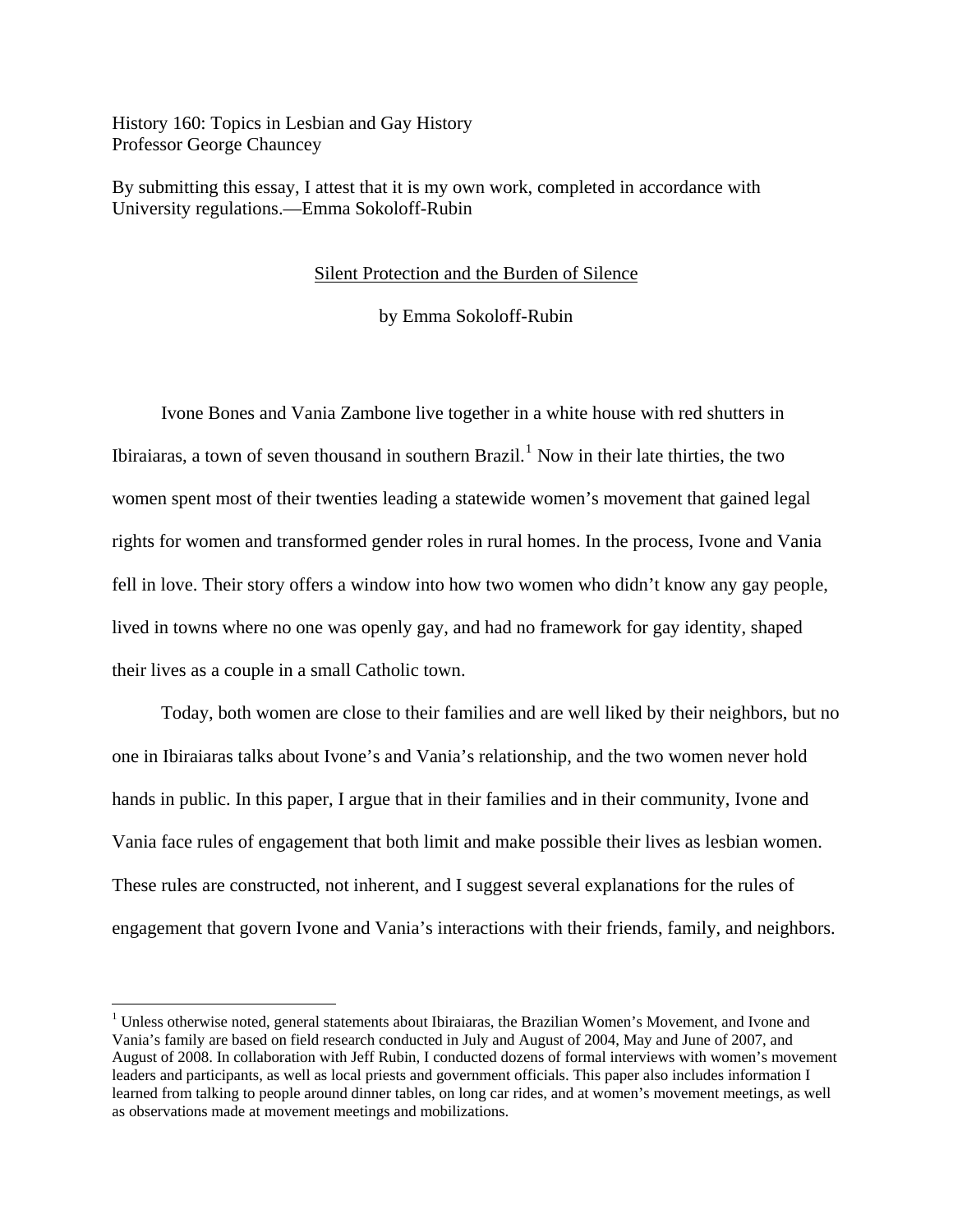Silence is one of the unspoken rules Ivone and Vania have learned to follow. The two women can live together, travel together, and care for their niece and nephew, so long as they do not call themselves lesbian or speak in public about their relationship. In this paper, I draw on frameworks that historians have developed to understand the silence that surrounds many homosexual relationships. In some cases, these frameworks provide useful ways of understanding Ivone and Vania's story, and in others, Ivone and Vania's story pushes me to argue that historians who frame silence as purely protective overlook the fact that protective silence comes at a cost.

## **"A man and a woman can hug each other and two women can't"**

Ivone and Vania grew up on small farms in Rio Grande do Sul, the southernmost state in Brazil. Gender roles were rigid and set. Women were responsible for all of the housework. At meals, only the men spoke. Men and women worked side-by-side on the farm, but when they retired, women didn't receive even the meager government pensions awarded to men, the only people seen as real workers in the eyes of the law. Men made the decisions, and women rarely left the house except to go to church.

Ivone and Vania came of age in the mid-1980s, just as Brazil's military dictatorship ended and a nationwide push for social change took hold. They first got involved in activism through youth groups run by local priests. The priests, part of the liberation theology branch of Brazil's Christian Church, believed that the church should play an active role in fighting the poverty and violence that endured in Brazil even after the dictatorship. Across Rio Grande do Sul, priests organized youth groups in which teenagers discussed issues of violence and inequality, grappling in new ways with the challenges they faced as a nation and in their daily lives. The priests encouraged rural teenagers to get involved in local social movements, such as a movement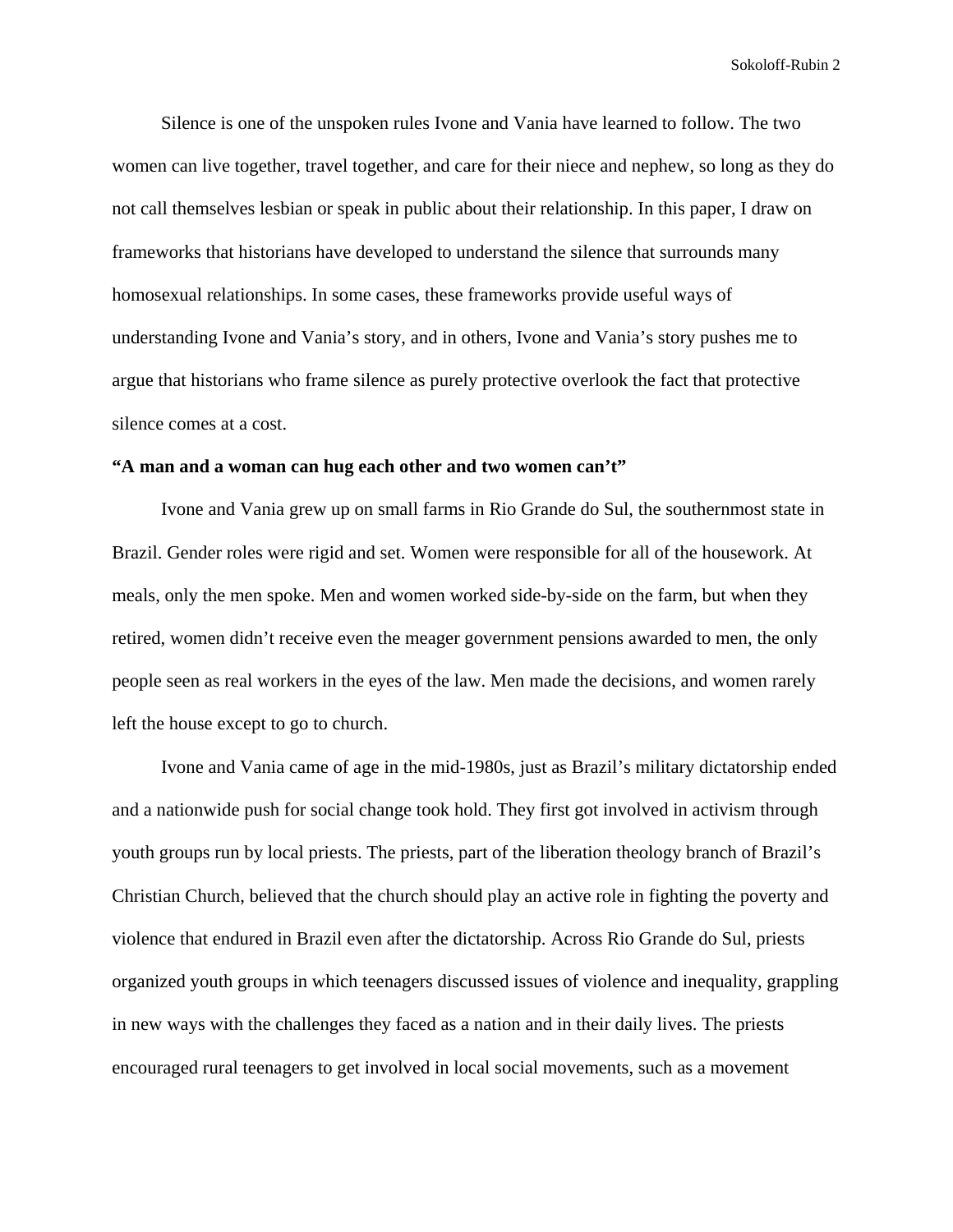against a dam that would put several towns underwater, and a landless workers' movement that mobilized for land reform.

Young women quickly realized that male leaders of local social movements expected them to participate, not to lead, and that the movements were unwilling to take on issues central to women's lives, such as legal rights for female farmworkers and gender roles in rural homes. Still in their teens and early twenties, Ivone, Vania, and other young women created a women's movement. They led demonstrations for legal rights like maternity leave and pensions, and they organized meetings where rural women gathered to plan nationwide demonstrations as well as ways to get their husbands to do the dishes.

Ivone and Vania met when they were working as full-time women's movement organizers. During the late 1980s, leaders traveled around rural parts of the state, knocking on doors, encouraging women to join the movement, and running meetings in small town church basements. Ivone and Vania were assigned to the same region. "In the first community," Vania remembers, "Ivone and I stayed in the same house. We had to share a bed." The next day, sitting in a circle with several other movement leaders:

We sat in a circle talking and she was next to me. I remember she put her arm on my knee…. It was nothing and yet it was significant…. The next night we were at the same house. She was in bed and I kind of jumped in, and Ivone laughed and said, 'Vania!' I wondered why a man and a woman can hug each other but two women can't.<sup>[2](#page-2-0)</sup>

Though Porto Alegre, the capital of Rio Grande do Sul and a five hour drive from Ibiraiaras, has one of the most active gay rights movements in Latin America, the urban movement has yet to extend to rural areas. To the contrary, Catholic influence in towns like Ibiraiaras is such that when the women's movement began discussing sex and birth control in the

<span id="page-2-0"></span> $2$  Unless otherwise noted, direct quotes from Ivone or Vania come from four long interviews conducted in June 2004, July 2004, May 2007, and August 2008. The first interview was done in collaboration with Jeff Rubin, and the other three I did on my own.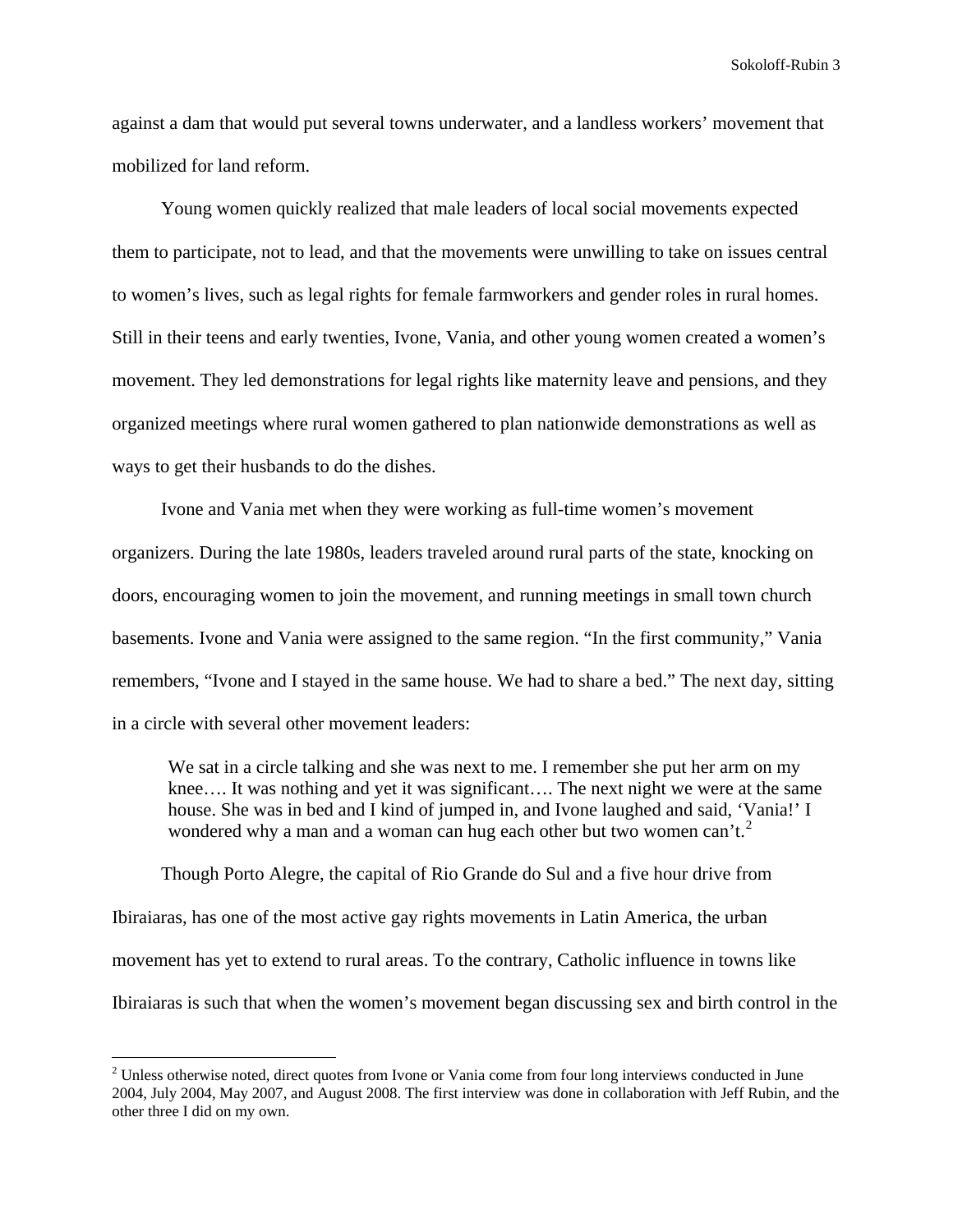early 1990s, the church, which was instrumental in encouraging young activists to form an autonomous women's movement in the 1980s, quickly withdrew its support. Years later, Ivone and Vania got to know a lesbian feminist advisor from Porto Alegre. But when Ivone and Vania met in the late 1980s, they didn't know anyone who was openly gay. They had no lesbian role models and no framework in which to understand their feelings for each other. What they knew was that in their society, men and women slept together, but, as far as Ivone and Vania knew, women didn't sleep with other women.

Historian Ben Junge, who studies the gay rights movement in Porto Alegre, stresses the importance of "leaving conceptual room for configurations of desire, behavior and identity that don't conform to the Anglo LGBT framework—the possibility, notoriously common in Brazil, that same-sex behaviors happen in the absence of any reflexive LGBT identity."<sup>[3](#page-3-0)</sup> The fact that Ivone and Vania first formed their relationship "in the absence of any reflexive LGBT identity" does not, in my opinion, mean that scholarly work on gays and lesbians in the United States cannot be useful in understanding Ivone and Vania's experience, but I draw on these texts with caution.

In this paper, I focus on how Ivone and Vania understood their relationship, and how they perceived the responses of their family and friends to a relationship that was distinctly different from the start. I draw on frameworks scholars have used to think about silence and family acceptance in other places, such as Elizabeth Kennedy's study of a lesbian woman in South Dakota in the 1930s and [4](#page-3-1)0s,<sup>4</sup> and John Howard's history of gay life in the South,<sup>[5](#page-3-2)</sup> but I try not to impose these frameworks on Ivone and Vania's story. Instead, I hope to bring their story into a

<span id="page-3-0"></span><sup>&</sup>lt;sup>3</sup> Junge, Ben. Email to the author, April 12, 2010.

<span id="page-3-1"></span><sup>4</sup> Kennedy, Elizabeth Lapovsky. "But we would never talk about it: The Structures of

Lesbian Discretion in South Dakota, 1928-1933," in Lewin, ed., Inventing Lesbian Cultures in America (Beacon, 1996).

<span id="page-3-2"></span> $<sup>5</sup>$  Howard, John. Men Like That: A Southern Queer History (Chicago, 1999).</sup>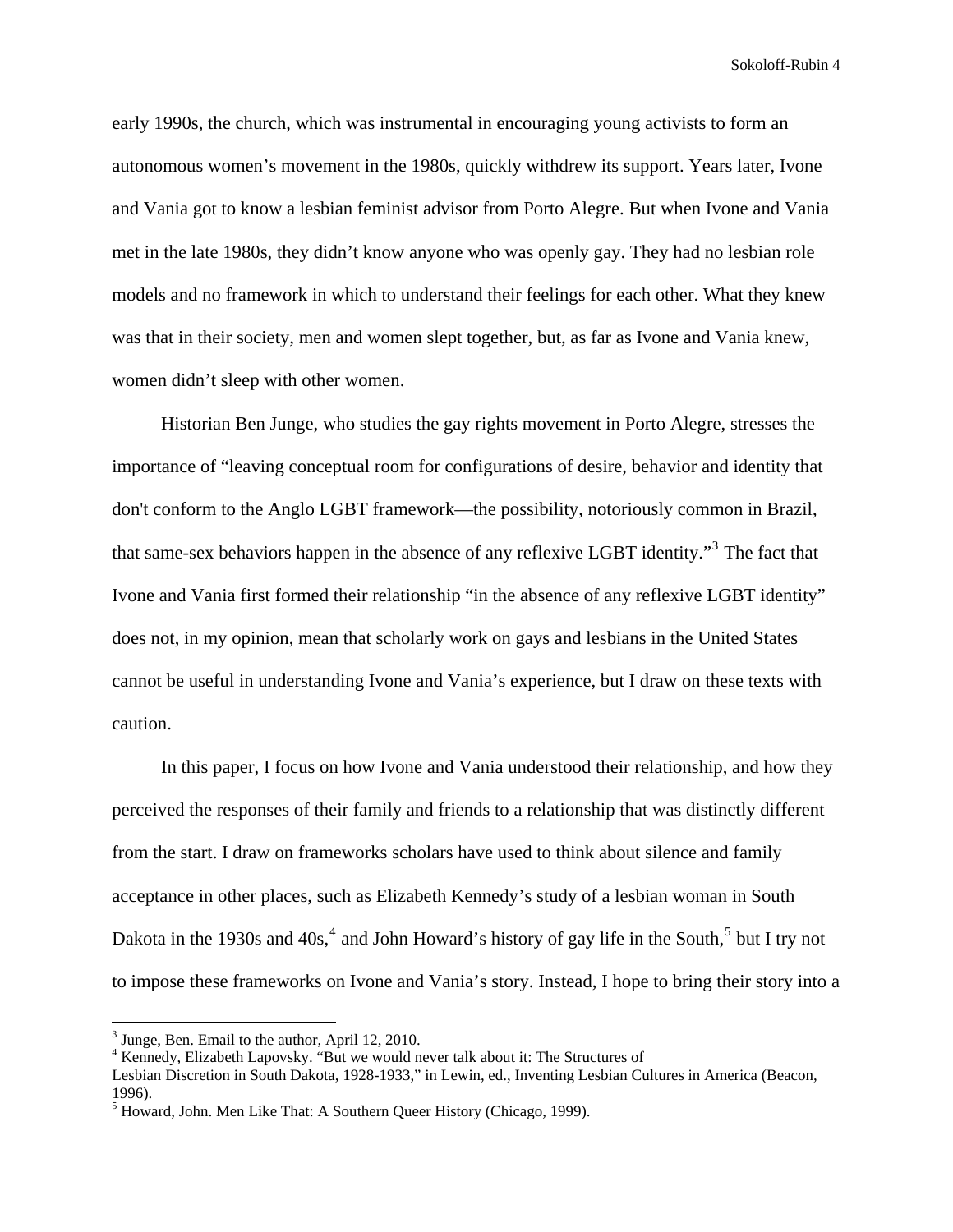growing conversation about the kinds of behavior for which silence can allow, and the experience and consequences of having your sexuality accepted only on the condition that you don't talk about it.

## **Silent Acceptance**

In my conversations with Ivone and Vania about their relationship, they talked a lot about how other people responded to their relationship. However, Ivone and Vania's answers to questions about how *they* reacted to their first feelings for each other were always brief. This may be because they were less comfortable talking to me about their own feelings than about other people's comments opinions. But it may also come from not having a sense of queer history or identity through which to understand their feelings for each other. "I think the relationship we created doesn't have an explanation," Vania said,

You can't say how it started, why it started. . .why does this happen, that two women like each other, that two women live together? There's psychology to explain some things, but the value of our relationship is the way we live and what happens between us.

How, in a small Catholic town in southern Brazil, did two women muster up the courage to move in together? "It wasn't everyone," Ivone said, "But people said things, like 'it won't work out, how can you even think of living together? You won't survive, you won't be able to live because society won't let you."

Ivone and Vania had good reason to think that society would not let them live as a lesbian couple. In church, a central social space in rural communities, they learned the homosexuality was wrong. They didn't know anyone who was gay, had no models for how family and friends might respond to two women living together and sharing a bed. Ivone's description of the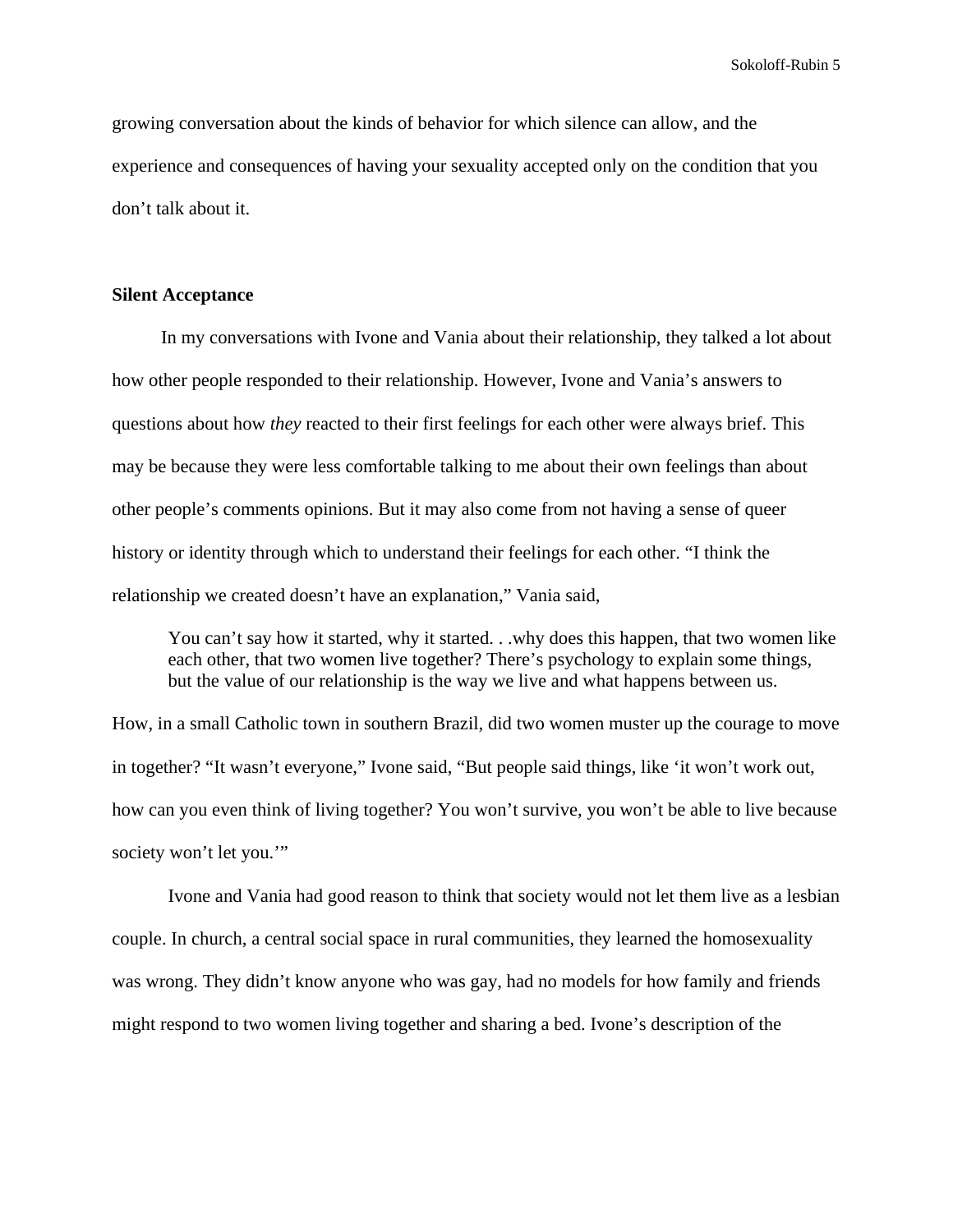decision to move in together shows how uncertain she felt, not in her feelings for Vania, but in the decision to act on those feelings:

I remember that day we had a big training workshop, and you [Vania] said "I'm going to look for a house for us to live in." And I said, "no, don't do that, that's pure madness." "I'm going to sell my land," Vania said. "No, don't even think about it, it won't work out" [I said]. I stayed at the meeting for four days and when I got back to the union hall a guy said, "Ivone, you need to call this number," and then he said, "Vania, that crazy one made a change." No sooner said than done, she'd brought all our things to one house, and we've been living there together for ten years . . .

Vania was the one who made the actual move. But the decision to move in together was not impulsive or one-sided. As Ivone and Vania's relationship developed, and they watched other women struggle through their marriages, the two women decided that they didn't want to live the same way everyone else did. Ivone traces the courage that allowed them to move in together to their experience in the women's movement. "We always said that for us, the movement was an alternative way of being, a way to change our lives, to change how we behave, to free ourselves ... so why couldn't we create something different, why couldn't we create a different life for ourselves?" Ivone and Vania's belief that laws, household dynamics, and expectations of women could change—and their commitment to fighting for those changes—was part of what gave them the courage to live differently from how people around them lived.

After Ivone and Vania moved in together, they found that even though people had said "the world won't let you live that way," their family, friends, and community *did* let them live as a lesbian couple—so long as they followed what George Chauncey calls "rules of engagement."[6](#page-5-0) In this context, the term "rules of engagement" refers to the rules people follow in order to engage with family, friends, neighbors, and colleagues whose are opposed to or uncomfortable with homosexuality. Rules of engagement can also be thought of as a sort of unwritten code people follow in public spaces in order to live their private lives the way they choose.

<span id="page-5-0"></span> 6 Chauncey, George. Meeting with author, April 26, 2010.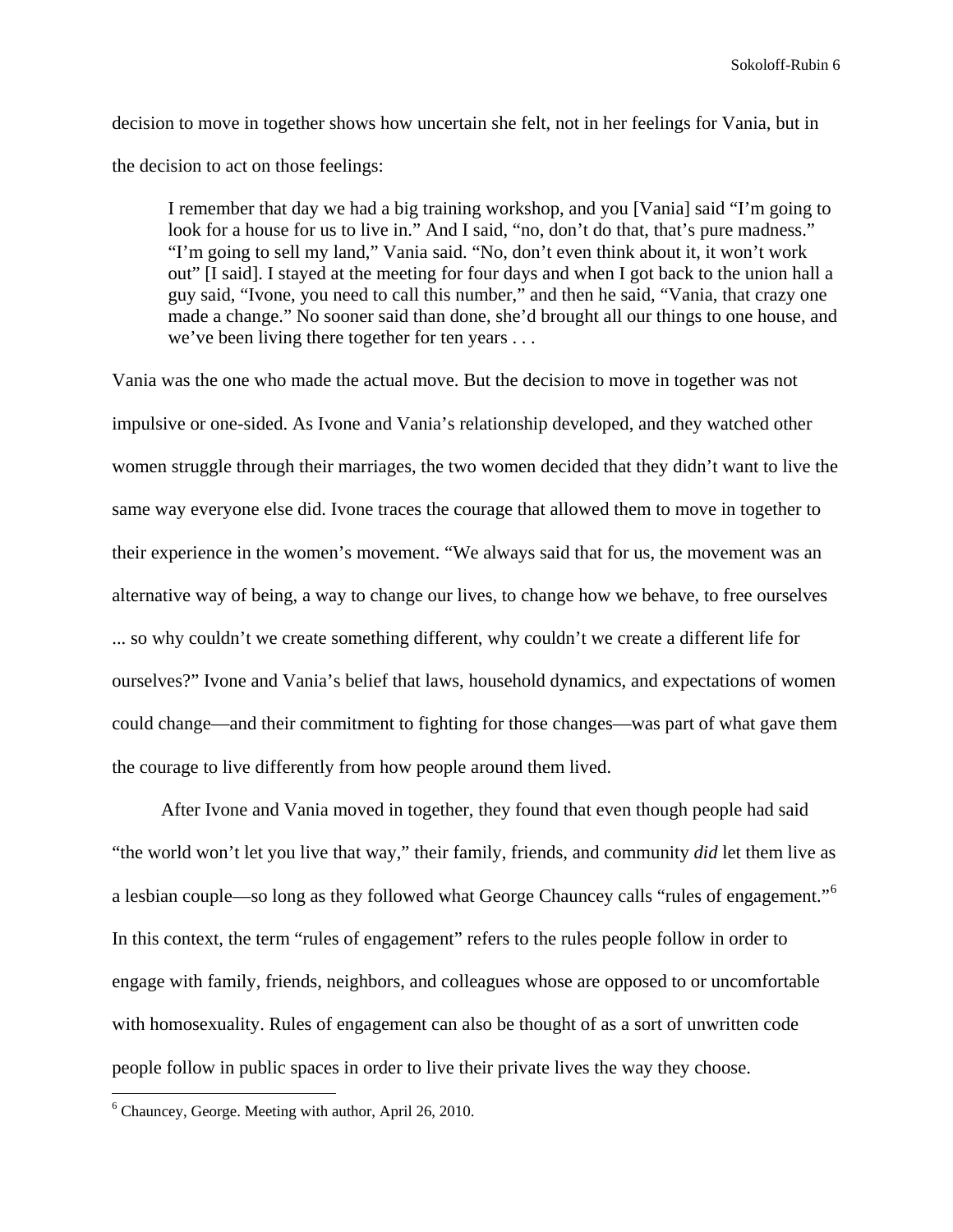In terms of behavior, Ivone and Vania's families are very accepting of their relationship. The two women live together and share a bedroom. Ivone's mother calls Vania her daughter, and Vania's mother does the same with Ivone. When the two women visit their parents' houses, they sleep together in a double bed. Accounts of bed-sharing also came up in historian Estelle Freedman's interviews with descendents of Miriam Van Waters, a prison reformer in the 1930s and 1940s. Waters's oldest grandchild told Freedman "with confidence that her grandmother had been a lesbian and that she was sure that Thompson and Van Waters were lovers, for they had shared a bed during family vacations."<sup>[7](#page-6-0)</sup> When Ivone and Vania's mothers make up a double bed, they acknowledge their daughters' relationship through their actions in a way they do not in speech.

Ivone and Vania live right next door to Ivone's sister, Gessi, and Gessi's husband and two kids. The whole family—four adults and two young children—eats most meals together in Gessi's kitchen. In Brazil, and particularly in small towns like Ibiraiaras, children often live with their parents until marriage and continue to live nearby even after they have families of their own. But given the central role children often play in fears about homosexuality, and the emphasis anti-gay campaigns have put on "protecting" children from the "threat" of gay influence,<sup>[8](#page-6-1)</sup> one might expect that Gessi would try to hide Ivone and Vania's relationship from her young children. Far from concealing Ivone and Vania's relationship from the kids, the four adults have integrated their family lives to the point that the kids often sleep in the guest room in their aunts' home. Since Gessi's first child was born nine years ago, the four adults have had various different jobs, including being a full-time women's movement organizer, a city council representative, a truck driver, a maid, and head of the local health department. Which of the three

<span id="page-6-0"></span><sup>&</sup>lt;sup>7</sup> Freedman, Estelle B., "The Burning of Letters Continues': Elusive Identities and the

Historical Construction of Sexuality," Journal of Women's History 9 (Winter, 1998): 193. 8

<span id="page-6-1"></span><sup>&</sup>lt;sup>8</sup> Documents from the 1977 Miami "Save Our Children" Campaign.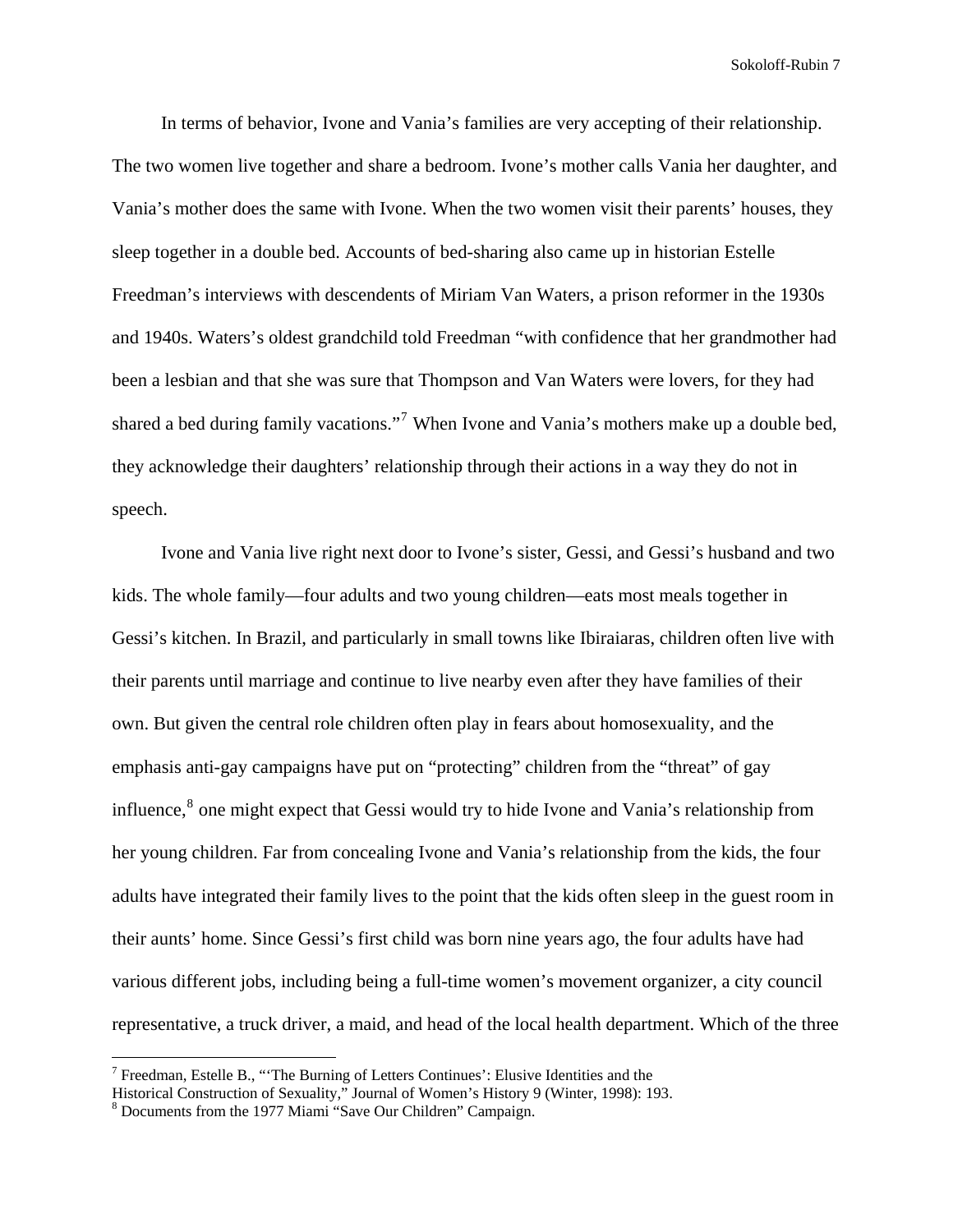women prepares the meals and cares for Gessi's two kids at a given time has depended on each woman's employment, and food, laundry, and kids are constantly passed back and forth between the two houses.

I spent four months in Ibiraiaras between 2001 and 2008. I heard Ivone and Vania's name used in the same sentence hundreds of times. "Go ask your aunts if you can sleep there," or "Ivone and Vania will be here soon," or "Vania, where's Ivone?" But I never saw the two women hold hands, and I never heard their relationship spoken about in public. Once, over lunch in Gessi's kitchen, my father mentioned that gay marriage had just been passed in our state of Massachusetts.<sup>[9](#page-7-0)</sup> The conversation stopped there. No one said anything. Gessi got up to check something on the stove. Her husband pushed his chair back. Someone changed the subject. Later that night, when my dad and I were sitting with Ivone and Vania in their kitchen, the two women asked us all about gay marriage. What would it look like? How had it become legal? Alone in their kitchen, Ivone and Vania spoke openly about homosexuality. But outside of their house, they didn't talk about their relationship, and neither did anyone else.

It seems that Ivone and Vania's relationship was accepted on the condition that they not talk about it. Family, friends, and neighbors allowed them to live together, sleep together, and care for children together, so long as they didn't challenge that tolerance by naming their relationship.<sup>[10](#page-7-1)</sup> Why were these the rules of engagement? Social rules aren't a given, as Kennedy implies when she says that Julia Reinstein and her friends in South Dakota in the 1930s and 1940s "*constructed discretion* in order to live in a social environment that was hostile to intimate relationships between women."[11](#page-7-2) Rules of engagement are constructed by the people who

 $9^9$  My father was there because we were doing research together.

<span id="page-7-1"></span><span id="page-7-0"></span><sup>&</sup>lt;sup>10</sup> Chauncey, Meeting.

<span id="page-7-2"></span><sup>&</sup>lt;sup>11</sup> Kennedy, "Never Talk," 19. Italics added.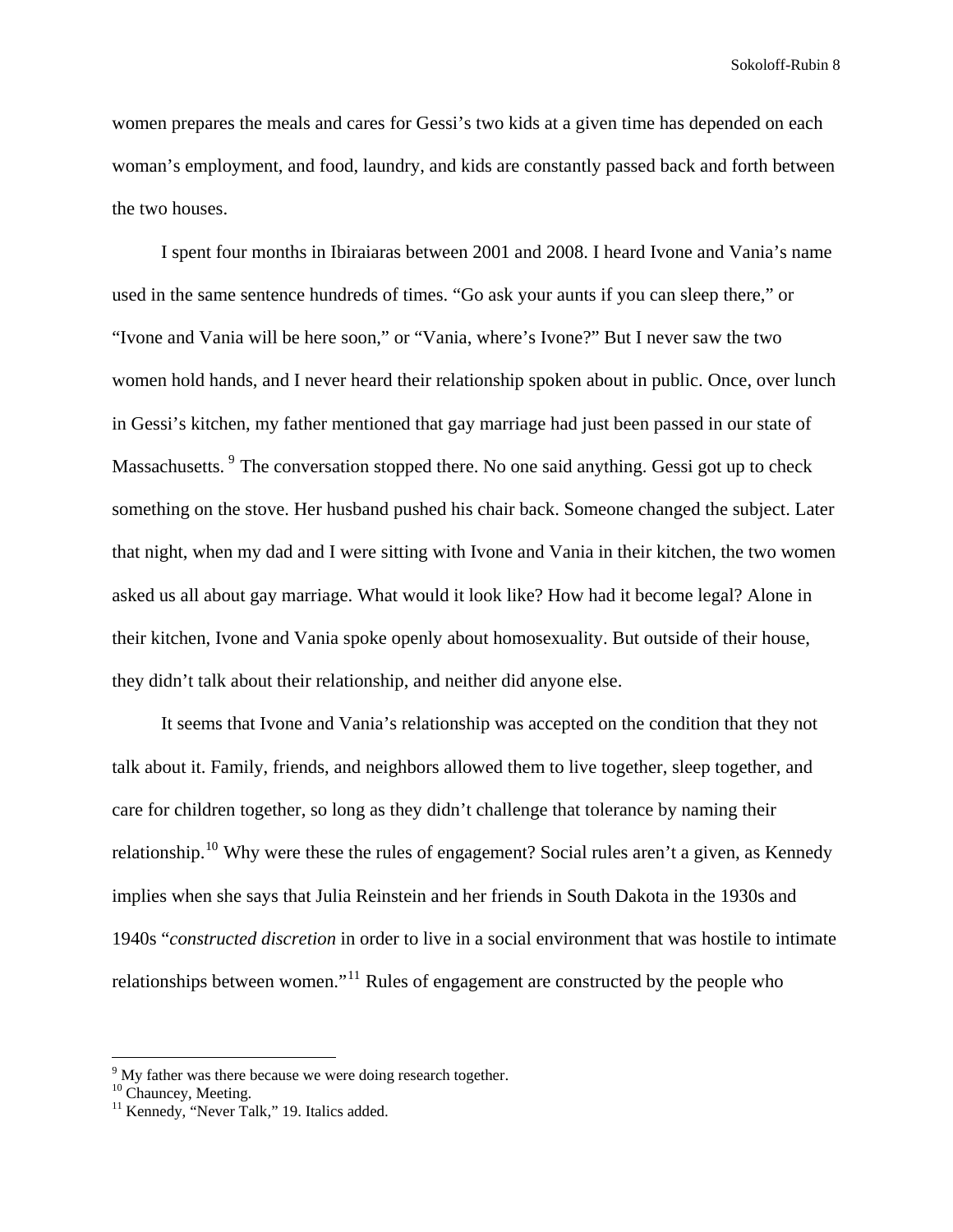enforce them, in this case, Ivone and Vania's family, friends, and neighbors, and by the people who abide by them each day.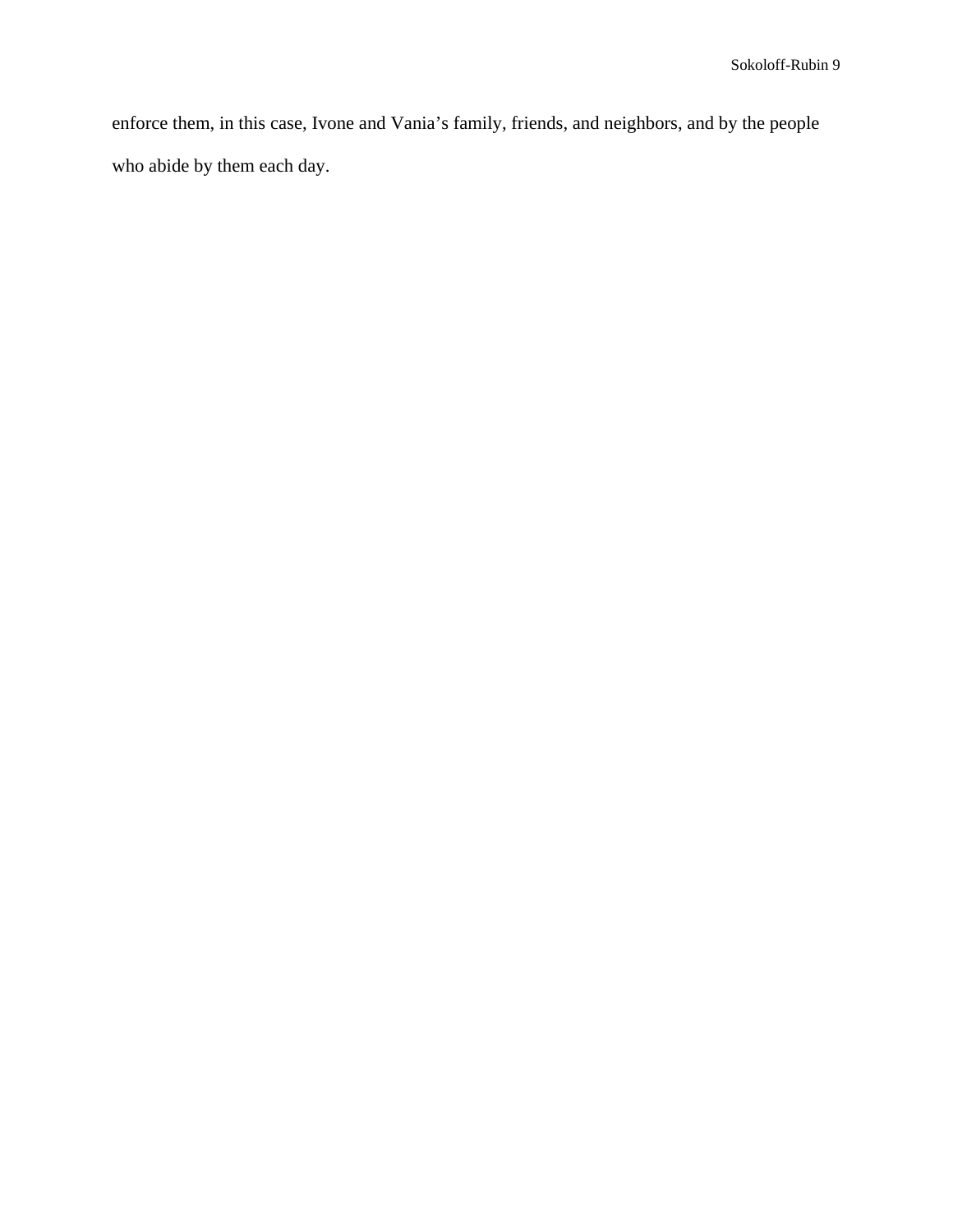## **Rules of Engagement**

What explains the rules of engagement Ivone and Vania follow? What makes two women who live and sleep together without ridicule feel that they cannot hold hands in public? Why was Ivone and Vania's relationship tolerated and their speech silenced? I don't know for sure. Historian John Howard begins a book on the history of gay men in the South by saying, "My text is sprinkled liberally with words such as *perhaps, maybe, sometimes, likely,* and *probably.*"[12](#page-9-0) This part of my text will be too. I know that Ivone and Vania live together. I know that they have jobs in town, and close relationships with family and friends. I don't know for sure how the rules of engagement Ivone and Vania follow developed, or why those rules are the way they are. As Howard does in *Men Like That*, I make educated guesses in hope of shedding light on Ivone's and Vania's experience without pretending to fully understand their lives.

One possible explanation for the codes of silence surrounding Ivone's and Vania's relationship is what Chauncey calls "calculated ambiguity."[13](#page-9-1) By not holding hands in public or talking about their relationship, Ivone and Vania may have made it possible for people who didn't know them well to stop short of assuming they were a couple just because they lived together. In a Catholic town in which people are taught that homosexuality is wrong, this ambiguity can make the difference between acceptance and ridicule. Kennedy argues that "using the word 'lesbian' would hasten the naming of themselves as a distinct kind of person..."<sup>[14](#page-9-2)</sup> and though Kennedy is talking about Julia Reinstein and her friends, the same applies to Ivone and Vania. If they aren't lesbians, they could be two single women sharing a house, a relationship with which Catholic residents of Ibiraiaras are much more comfortable.

1

<span id="page-9-0"></span><sup>&</sup>lt;sup>12</sup> Howard, "Men Like That," 6.

<span id="page-9-1"></span><sup>&</sup>lt;sup>13</sup> Chauncey, Meeting.

<span id="page-9-2"></span><sup>&</sup>lt;sup>14</sup> Kennedy, "Never Talk," 35.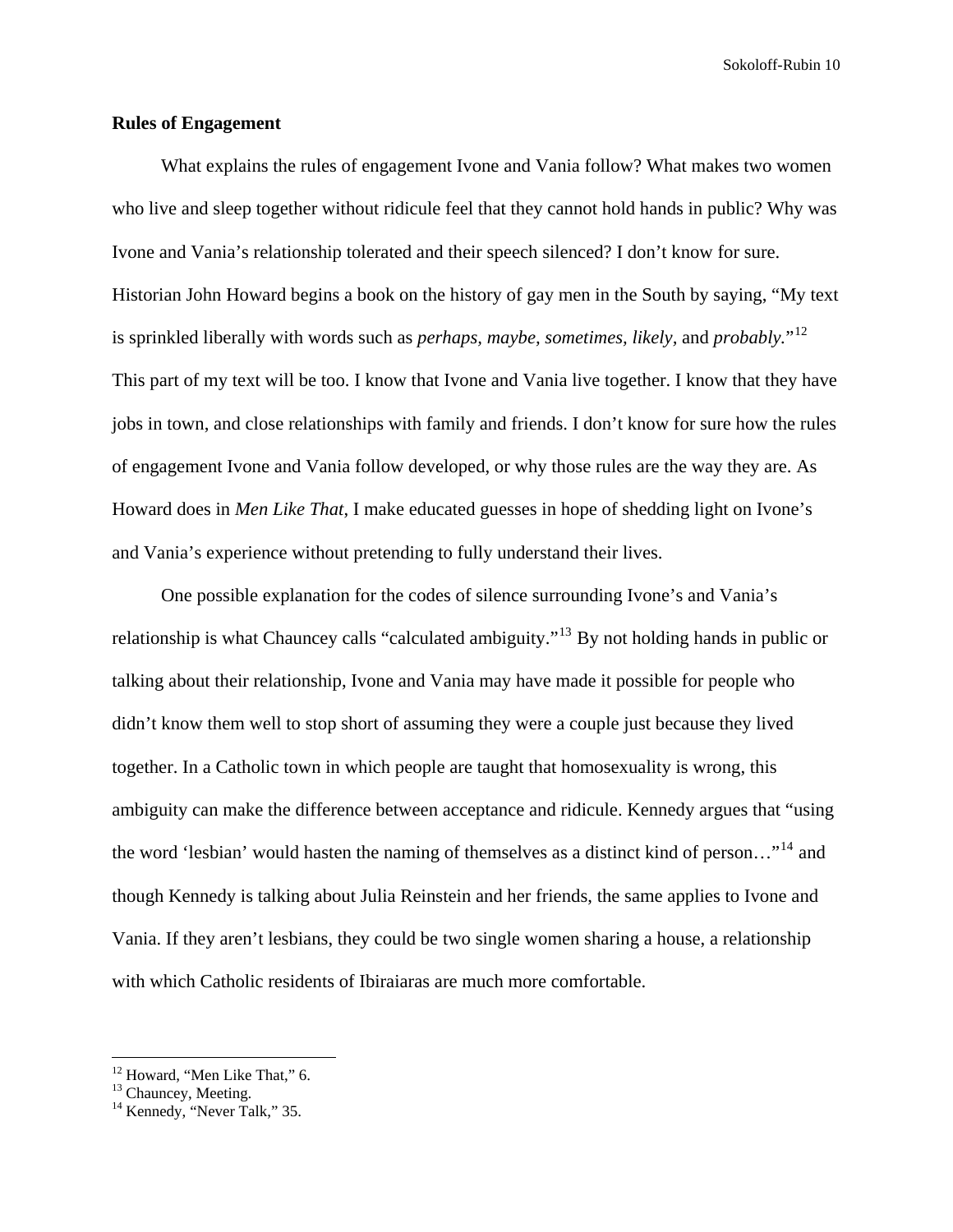Howard's notion that silence can "foreclose the likelihood of censure"<sup>[15](#page-10-0)</sup> may be a better framework than "calculated ambiguity" for understanding the silence of people who know Ivone and Vania well and know about their relationship. Perhaps by censuring speech about Ivone's and Vania's actions, close family and friends who wanted to accept them were able to do so without explicitly going against religious and social codes. When Gessi moved into a house next door to her sister, she could frame her move as one that exposed her children to Ivone and Vania, two caring women, rather than to two "lesbian" women. Ivone's mother could feel more comfortable in public with her daughter and her daughter's partner if Ivone and Vania looked like any two women walking down the street, rather than like a lesbian couple, as holding hands would imply. Through their silence, Ivone's and Vania's family and friends were—in a sense saying without saying: you can do what you want in your own home, but don't display your relationship in front of us. We can treat you like everyone else as long as you don't make us see the ways in which you are different.

Another possible explanation for the silence surrounding Ivone's and Vania's relationship is that their friends, family, and neighbors weren't comfortable talking about homosexuality. I feel more confident in this explanation than I do in the first, though the two explanations are not mutually exclusive, and may well be taking place at the same time. Speaking about any relationship, gay or straight, means navigating ambiguous territory between private and public. Which kinds of questions are seen as thoughtful, which are seen as intrusive, and which are simply never asked, varies by place, time, and individual. Conversations that residents of one town, or members of one family, have in the street or around the dinner table may in a neighboring town or family be seen as appropriate only in the bedroom. Talking about relationships is never straightforward, but in Ibiraiaras, as in many other places, people talk

<span id="page-10-0"></span><sup>&</sup>lt;sup>15</sup> Howard, "Men Like That," 32.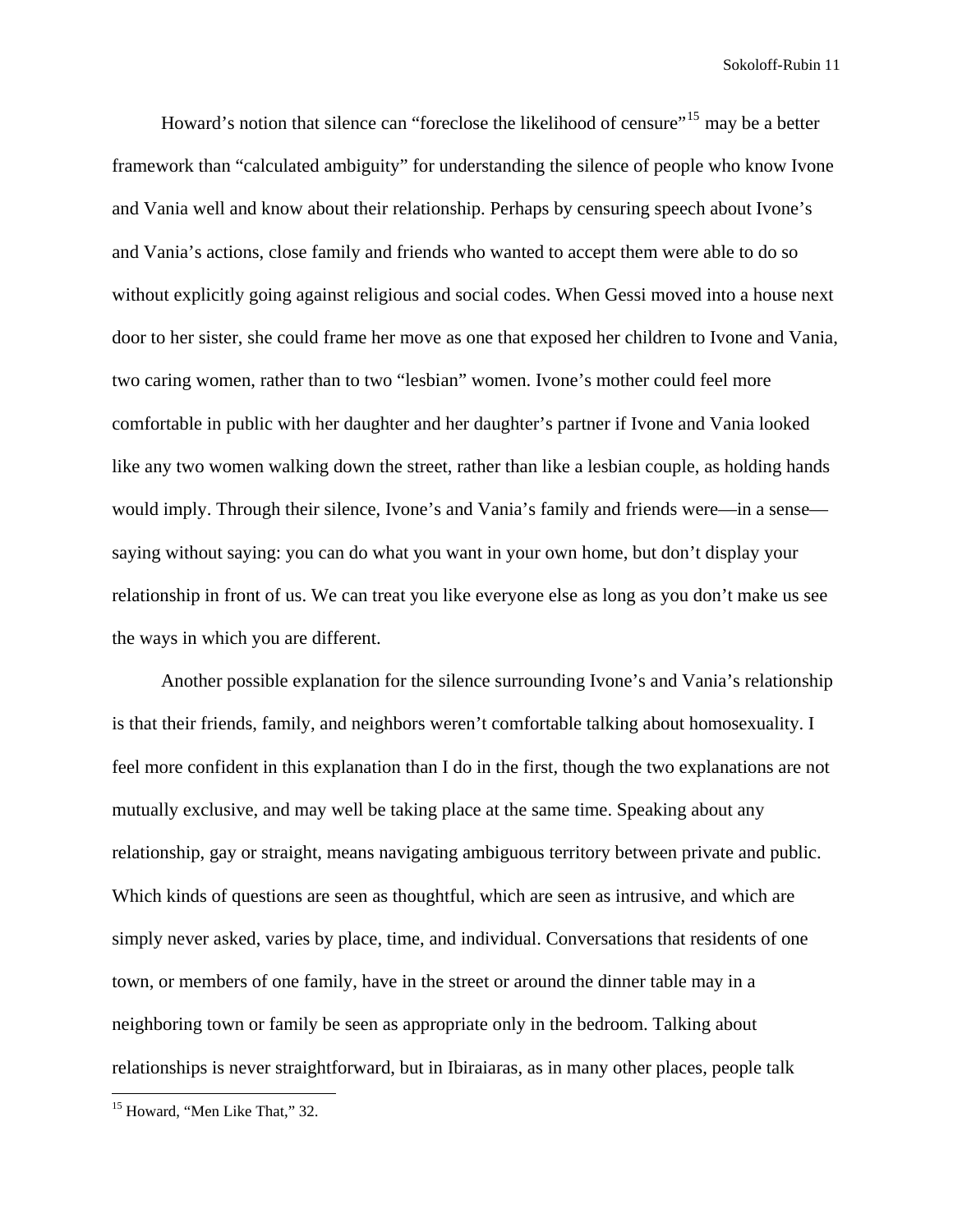about heterosexual relationships all the time. This is in part because conventionalized narratives, or established patterns of conversation, make these conversations easier.

In Ibiraiaras, there are no conventionalized narratives about same-sex relationships aside from the narrative the Church presents, which frames homosexuality as wrong. This creates a double roadblock for conversations about homosexuality. The Church's narrative works against Ivone's and Vania's attempts to open conversations about their relationship, and the lack of conventionalized narratives about that kind of relationship makes it even harder for their family, friends, and neighbors to risk having those conversations.

Ivone and Vania know this. When you start a conversation, Ivone once told me, "You don't know where it will go. What it will lead to. And then you have to give your opinion." When I asked Vania why the lunchtime conversation about gay marriage had fallen flat, she said,

If you speak, if you put the subject in the media, on the street, you're going to have to have an opinion. People are going to come and ask what you have to say about it. You [speaking to author] are already familiar with it [homosexuality], you have an opinion…people like Ivone, they like me, but they would never speak about homosexuality.

#### **The Cost of Silence**

In *Inventing Lesbian Cultures in America*, Elizabeth Kennedy highlights Julia Reinstein's ability to "live an active and full lesbian life while not being public."[16](#page-11-0) Like Ivone and Vania, silence was a central part of the rules of engagement Julia followed. Julia didn't need to talk publicly about her relationships, Kennedy argues, in order to live her life the way she wanted to. For Julia, "coming out publicly, being more obvious, would have been more of a burden than a freedom."[17](#page-11-1) The family and friends who knew about Julia's sexuality didn't speak about it in

<span id="page-11-0"></span><sup>&</sup>lt;sup>16</sup> Kennedy, "Never Talk," 33.

<span id="page-11-1"></span><sup>&</sup>lt;sup>17</sup> Kennedy, "Never Talk," 34.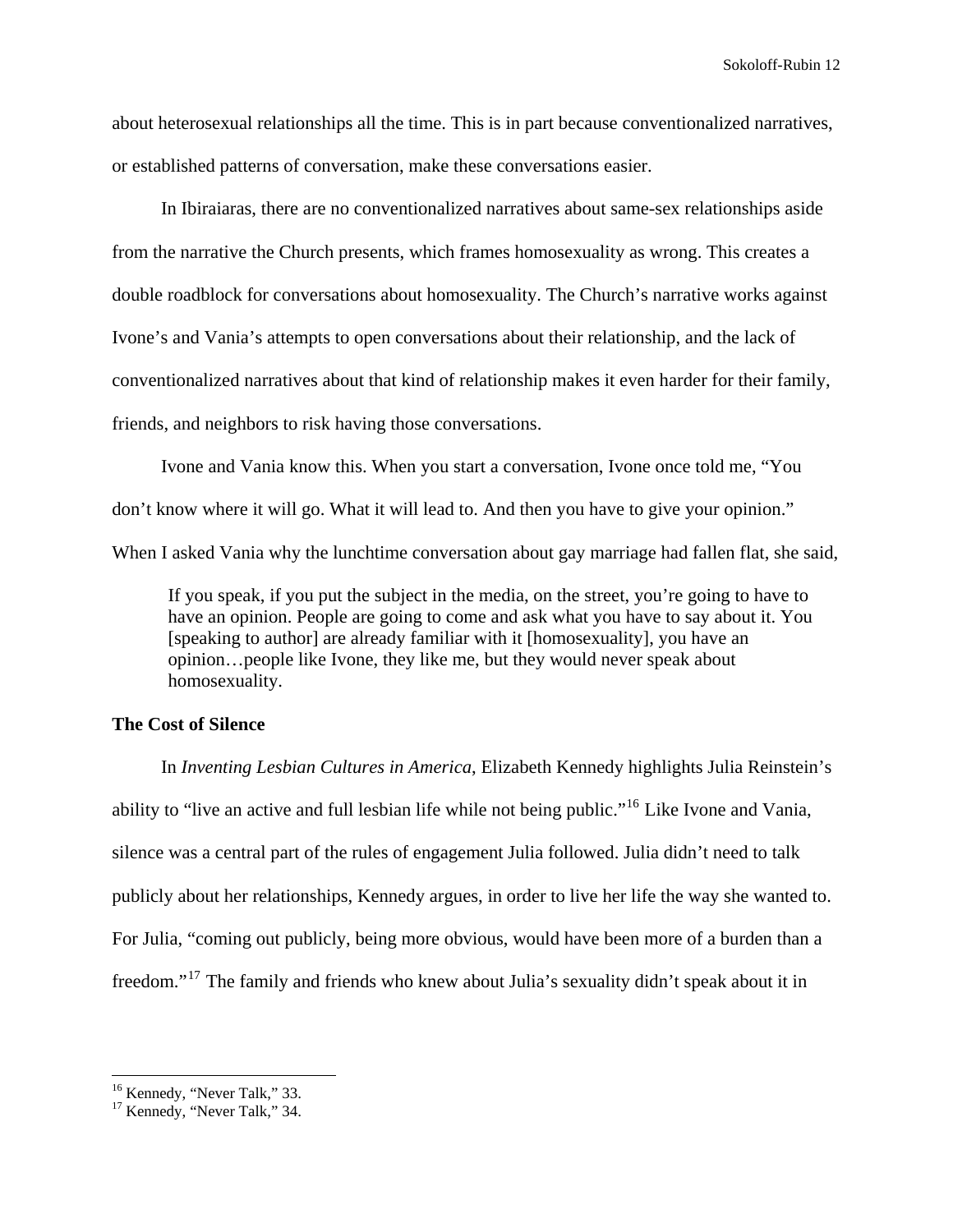public. Their silence, Kennedy argues, "created a buffer zone between Julia and the judgments of the outside world."<sup>[18](#page-12-0)</sup>

Kennedy's reading of silence as a protective mechanism is a reminder of the ways in which silence can make possible relationships that might otherwise be the subject of public ridicule. In a Catholic town with no visible gay rights movement, it's remarkable that Ivone and Vania live with such relative freedom and acceptance. Their house has never been targeted, they have never been made fun of in public, and they care for Ivone's sister's kids as their own. When they stopped working full time for the women's movement, they were hired by local businesses. Silence has acted as a sort of buffer, or protection, for Ivone and Vania. But silence can also be a form of judgment, something Kennedy's positive take leaves out.

The consequences of the silence surrounding Ivone and Vania's relationship are different from the ones I expected to find. Ivone and Vania didn't feel that their families were using silence to hide the fact that they had lesbian daughters. Vania said that what's hard about being in a relationship that people won't talk about is not having anyone to talk to about a relationship that's central to her life. People don't exclude her from family gatherings or from friendships, but they don't treat this like they would a relationship with a man. She explained,

If something happens between Ivone and me, there's no one to talk to…. Like all couples, whether they're homosexual or not, there are moments of divergence. And there are moments when you need to talk to someone: 'We're not seeing eye to eye because of this.' But who am I going to talk to? To whom can I say why I'm annoyed? Who's Ivone going to tell why she's annoyed? So I go to work and I'm still angry ... if you have the ability to have a conversation, the next day things can already be different.

All relationships are subject to rules of engagement, to ideas about what's acceptable to talk about in public and what's not. The rules of engagement may be different for homosexual and

<u>.</u>

<span id="page-12-0"></span> $18$  Kennedy, "Never Talk," 35.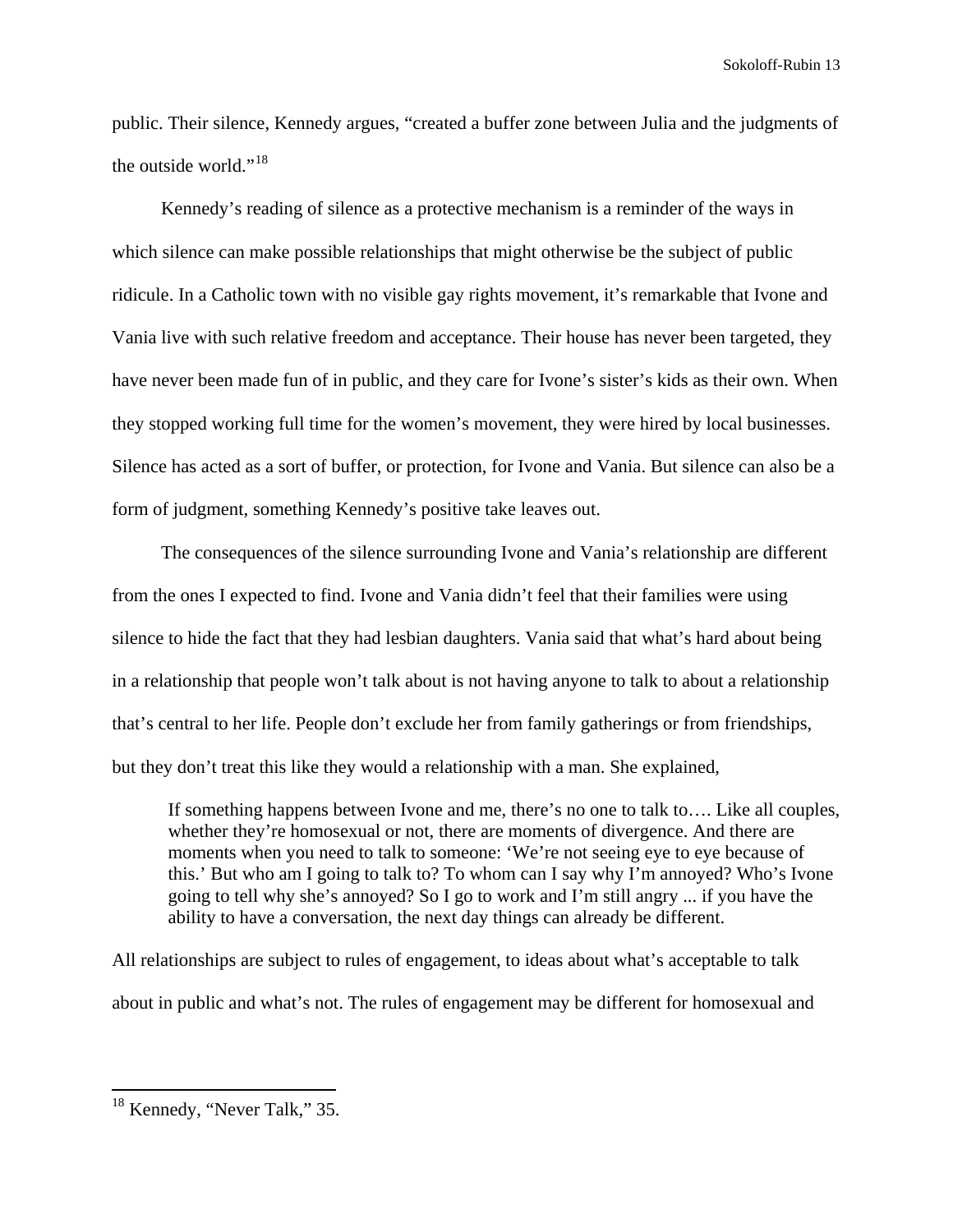heterosexual couples in the same town, but both couples are subject to rules,  $19$  and in many couples, private fights fall into the category of things that don't leave the home. Some of what Vania feels is missing in her relationship and conversation with others may not be specific to a silenced lesbian relationship, but some of it is. People do talk about relationships in daily life, whether or not they talk about the hard parts.

Vania says she has, at times, brought up her relationship with friends and family in private conversations, and no one told her to shut up or go away, but no one seemed interested in talking about it, and no one brought up the topic again. "It stopped there," Vania said. "A month, two months ... it didn't go on. I was going to have to insist again. But then I didn't feel the desire to speak." I think that in addition to wanting people with whom she can talk about problems in her relationship, something many people don't have, Vania wants something most heterosexual people do have: the ability to participate in daily banter about relationships, to have people ask her questions, express interest, and acknowledge a relationship that is a central part of her life.

#### **Reading Silence**

The silencing that Ivone and Vania experienced in Ibiraiaras, as well as the other rules of engagement surrounding their relationship, took away their ability to draw the line between public and private where they wanted it to be. Rather than making their own choices about what they felt comfortable sharing with others, Ivone and Vania received a clear message that they should not talk to people about anything connected to their relationship—not only sex, but also arguments, conversations, and shared experiences. In this case, silence made a strong statement. By not talking about homosexuality, Ivone's and Vania's family, friends, and neighbors

<span id="page-13-0"></span><sup>&</sup>lt;sup>19</sup> Chauncey, Meeting.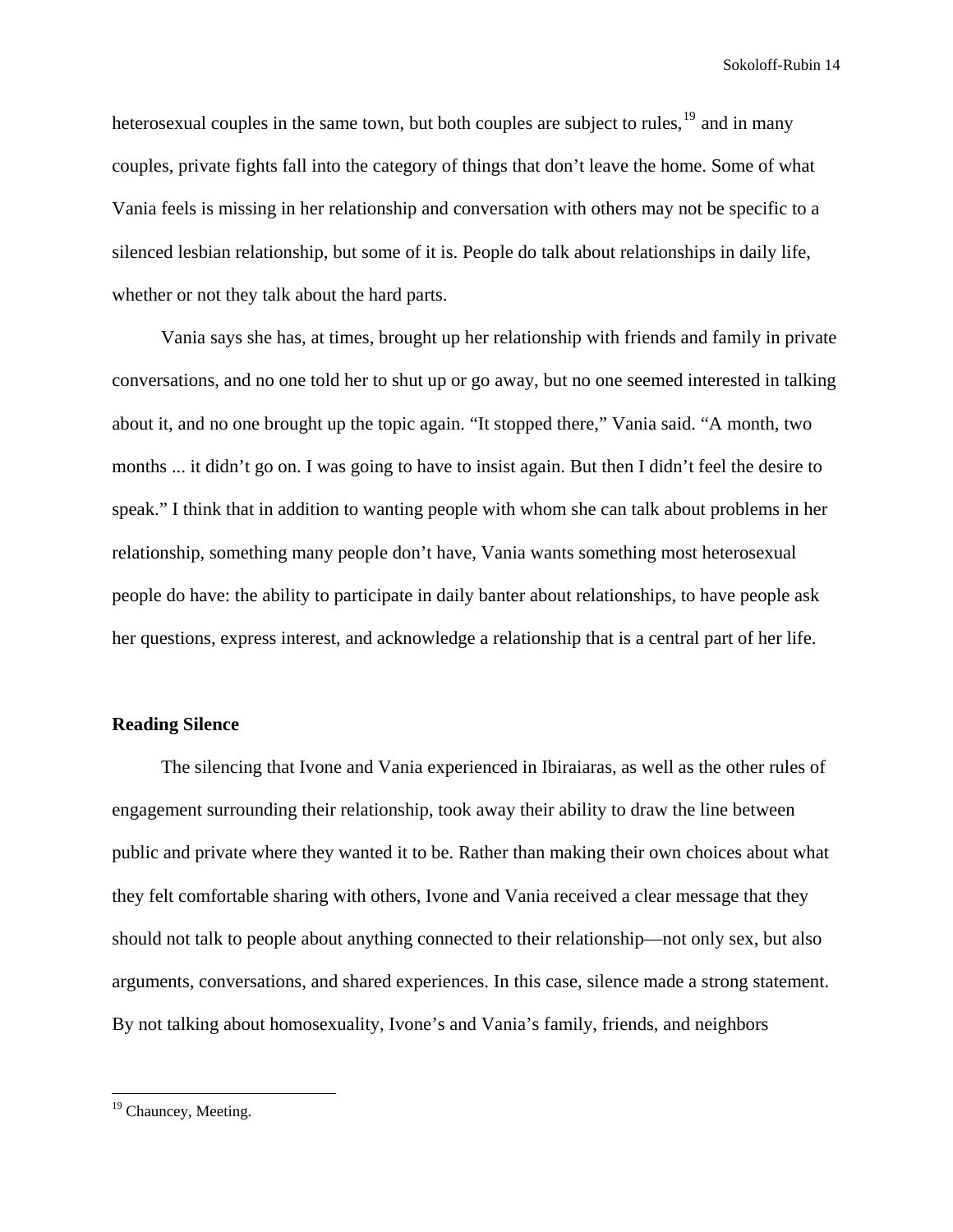established silence as a rule of engagement, and marked the two women's relationship as something that could not be fully accepted in the public sphere.

Silence, as Howard notes in *Men Like That*, "is not unidirectional,"[20](#page-14-0) and it "cannot be equated with absence."<sup>[21](#page-14-1)</sup> Silence is something people read into, learn from, and shape their lives around, particularly if, like Ivone and Vania, they are forced to remain silent about a central part of their lives. Just as speech can be interpreted many ways, silence does not mean any one thing. It can be protective and comfortable, but it can also, at the same time, be demanding and unwanted. Ivone and Vania's experience suggests a reading of silence that complicates Kennedy's argument that coming out is "more of a burden than a freedom."<sup>[22](#page-14-2)</sup> It's true that speaking more publicly about their relationship would threaten the fragile acceptance Ivone and Vania have experienced in their town, but not speaking also comes at a cost, and silence can be a burden to the very people it protects.

<span id="page-14-0"></span><sup>&</sup>lt;sup>20</sup> Howard, "Men Like That," 31.

<span id="page-14-1"></span> $21$  Howard, "Men Like That," 28.

<span id="page-14-2"></span> $22$  Kennedy, "Never Talk," 35.